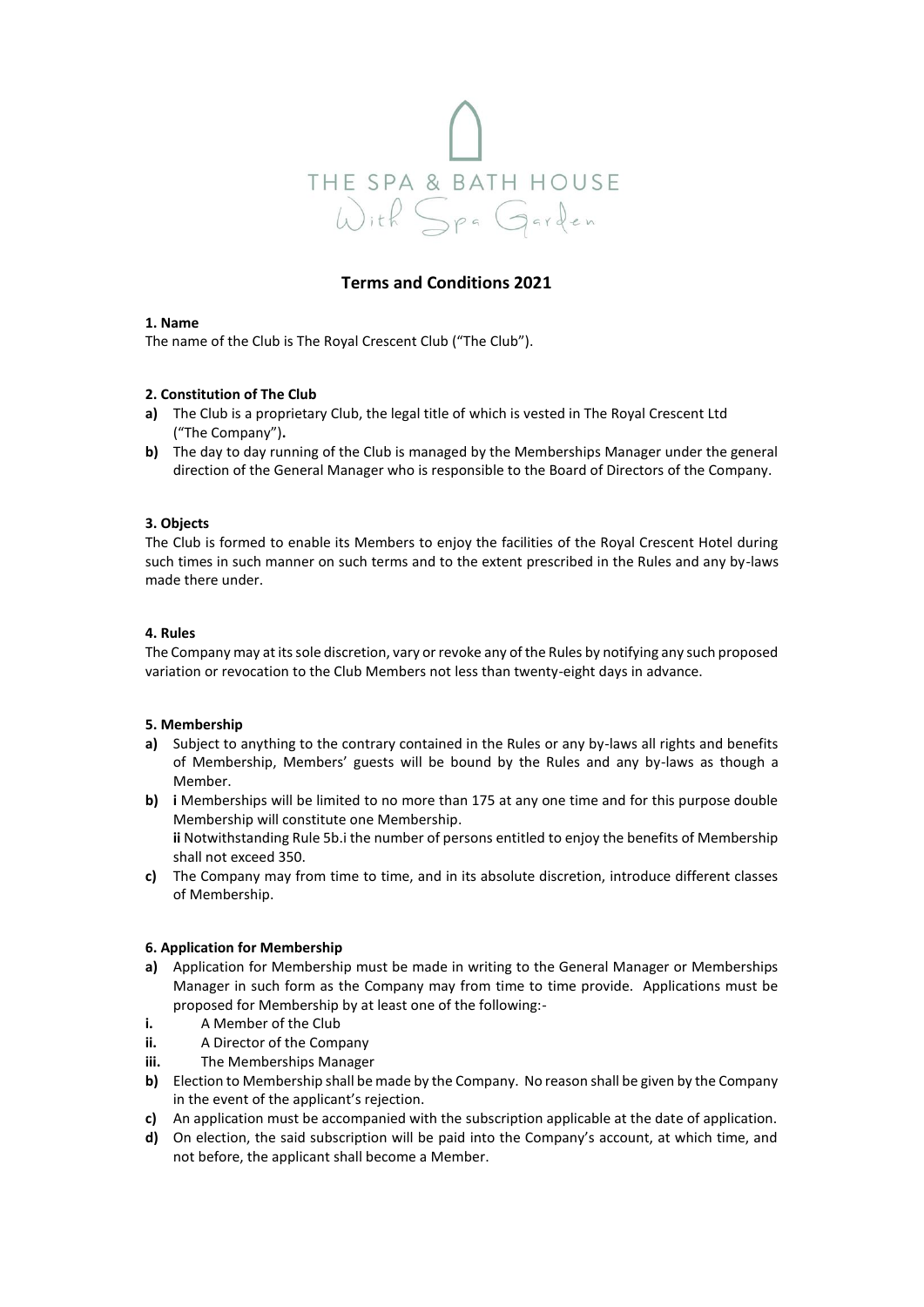# **7. Rights and Liabilities of Membership**

Members shall abide by the Rules and by-laws for the time being in force and shall in accordance with and to the extent provided there and subject to availability be entitled to use and enjoy the facilities of The Royal Crescent Hotel as per the individual membership type. **Spa etiquette as outlined in the Spa and Bath House must be adhered to at all times, failure to do so may result in termination of membership. No notice will be given.**

#### **8. Termination of Membership**

The Company may in its sole discretion, but only having given two days prior written notice, terminate the Membership of any Member provided the Company shall with such notice refund any unexpired portion calculated on a time basis of the Members' subscription. There will be an administration fee of 10% of the balance due. The Company shall not be required and will give no reason for such termination. Termination of membership with immediate effect may occur as a result of gross misconduct.

**Members on monthly membership are required to give three month's notice to terminate membership which should be in writing to the Memberships Manager. Fees will not be refunded unless there are extreme circumstances which will be considered by the General Manager.** If a refund is considered applicable by the General Manager and has been paid by credit card, charges pertaining to the transaction will be deducted. In addition an administration charge of not less than 3 months membership will be deducted from any refund.

# **9. Club Subscriptions**

- **a)** Subscriptions shall be such amounts as the Company shall determine from time to time. All subscriptions are **payable in advance.**
- **b)** Any change in subscriptions shall be notified to the Club Members not less than one month prior to such change in respect of subscriptions. The Company shall not be liable to refund the subscription or part thereof to Members who resign.
- **c)** Where a Member's circumstances (other than financial) are materially changed, so as to prevent use of the Royal Crescent's facilities, he/she may apply in writing to the Company for the balance of his/her subscription period to be taken over by a proposed Member. It is in the Company's sole discretion whether or not to accept such proposed Member. No reason shall be given by the Company to any such Member in the event of the Company rejecting the proposed Member.

# **10. Dress and Conduct – Royal Crescent**

- **a)** Members and guests are requested not to wear jeans or trainers when dining.
- **b) The use of mobile telephones is strictly prohibited** in the Spa and The Dower House restaurant and should be switched off. In other areas of the hotel we would ask for discretion.
- **c)** Should an occasion arise where a Member feels aggrieved by a fellow Member, House Guest or Staff Member this must be reported to the Memberships Manager or Duty Manager immediately for investigation.
- **d)** The Company will endeavour to ensure a relaxed and civilised atmosphere prevails at all times.
- **e)** Members and guests are required to treat all staff with courtesy and respect at all times regardless of age or position. Abuse or aggressive behaviour to any member of staff will not be tolerated.

# **11. Guests and Children**

- **a)** The Member shall be responsible for his or her guests observing the Rules and by-laws
- **b)** A guest pass is required for a Member to bring a guest to The Spa. Guests will not be admitted to The Spa unless accompanied by a Member. Guest passes for members only are £20 and may be obtained from the Spa team or the Memberships Manager.
- **c)** Membership is not available to children under the age of 16 years. Children may be permitted on a guest pass (no more that 1 at any time between the hours of 3pm and 5pm if 12 years old or over. They are not allowed to use the fitness suite.